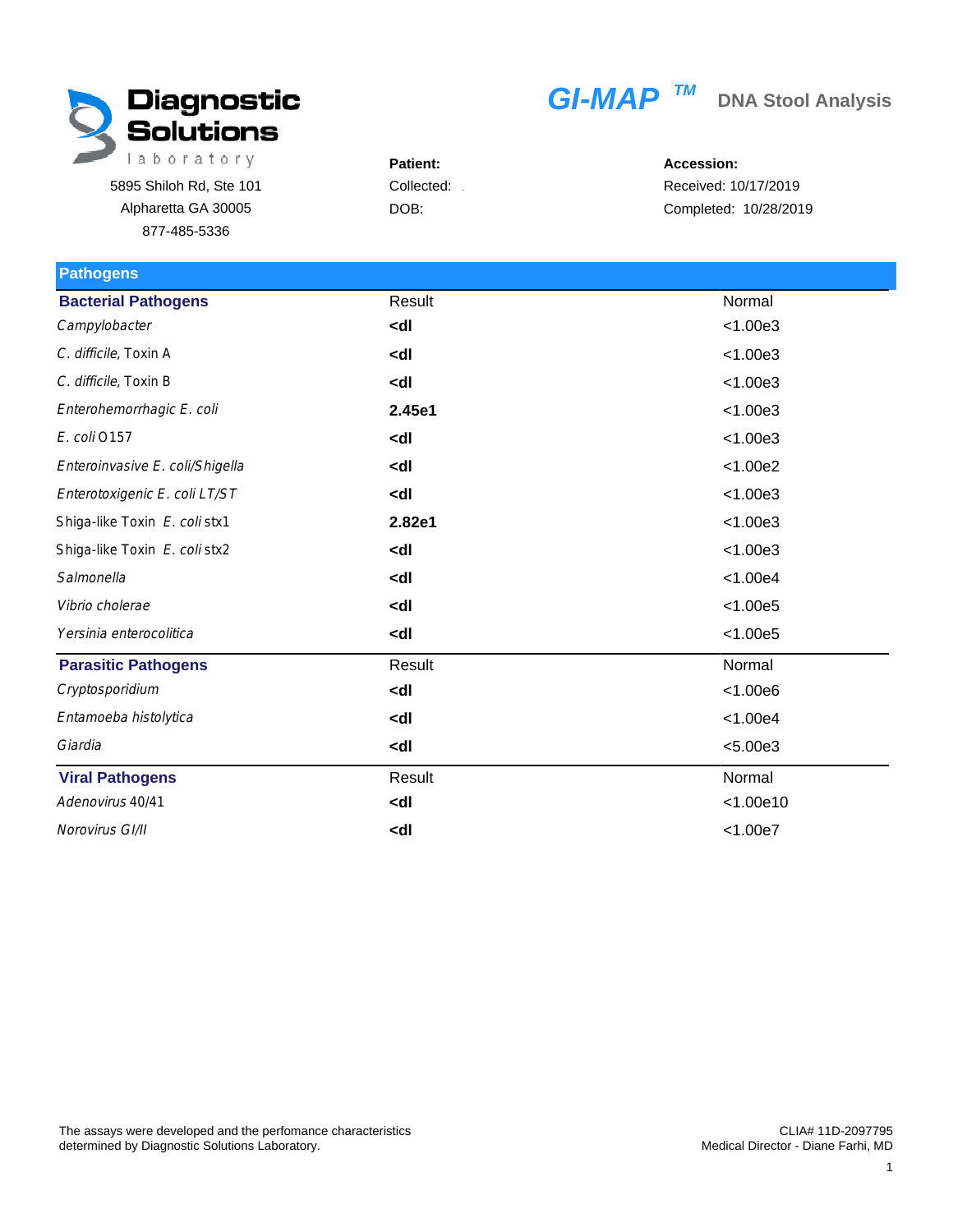| H. pylori                       |                 |             |                   |
|---------------------------------|-----------------|-------------|-------------------|
|                                 | Result          |             | Normal            |
| Helicobacter pylori             | 1.9e2           |             | < 1.0e3           |
| Virulence Factor, babA          | <b>Negative</b> |             | Negative          |
| Virulence Factor, cagA          | <b>Positive</b> |             | Negative          |
| Virulence Factor, dupA          | <b>Negative</b> |             | Negative          |
| Virulence Factor, iceA          | <b>Positive</b> |             | Negative          |
| Virulence Factor, oipA          | <b>Positive</b> |             | Negative          |
| Virulence Factor, vacA          | <b>Negative</b> |             | Negative          |
| Virulence Factor, virB          | <b>Positive</b> |             | Negative          |
| Virulence Factor, virD          | <b>Positive</b> |             | Negative          |
| <b>Normal Bacterial Flora</b>   |                 |             |                   |
|                                 | Result          |             | Normal            |
| Bacteroides fragilis            | 5.32e10         |             | 1.60e9 - 2.50e11  |
| Bifidobacterium spp.            | 2.08e11         |             | >6.70e7           |
| Enterococcus spp.               | 2.00e7          |             | 1.9e5 - 2.00e8    |
| Escherichia spp.                | 6.31e8          |             | 3.70e6 - 3.80e9   |
| Lactobacillus spp.              | 1.26e9          | <b>High</b> | 8.6e5 - 6.20e8    |
| Clostridia (class)              | 1.41e8          | <b>High</b> | 5.00e6 - 5.00e7   |
| Enterobacter spp.               | 1.84e8          | <b>High</b> | 1.00e6 - 5.00e7   |
| Akkermansia muciniphila         | 4.41e5          | <b>High</b> | 1.00e1 - 5.00e4   |
| Faecalibacterium prausnitzii    | 3.57e4          |             | $1.00e3 - 5.00e8$ |
| <b>Phyla Microbiota</b>         | Result          |             | Normal            |
| <b>Bacteroidetes</b>            | 3.91e11         | Low         | 8.61e11 - 3.31e12 |
| <b>Firmicutes</b>               | 4.83e11         | <b>High</b> | 5.70e10 - 3.04e11 |
| Firmicutes: Bacteroidetes Ratio | 1.24            | <b>High</b> | < 1.00            |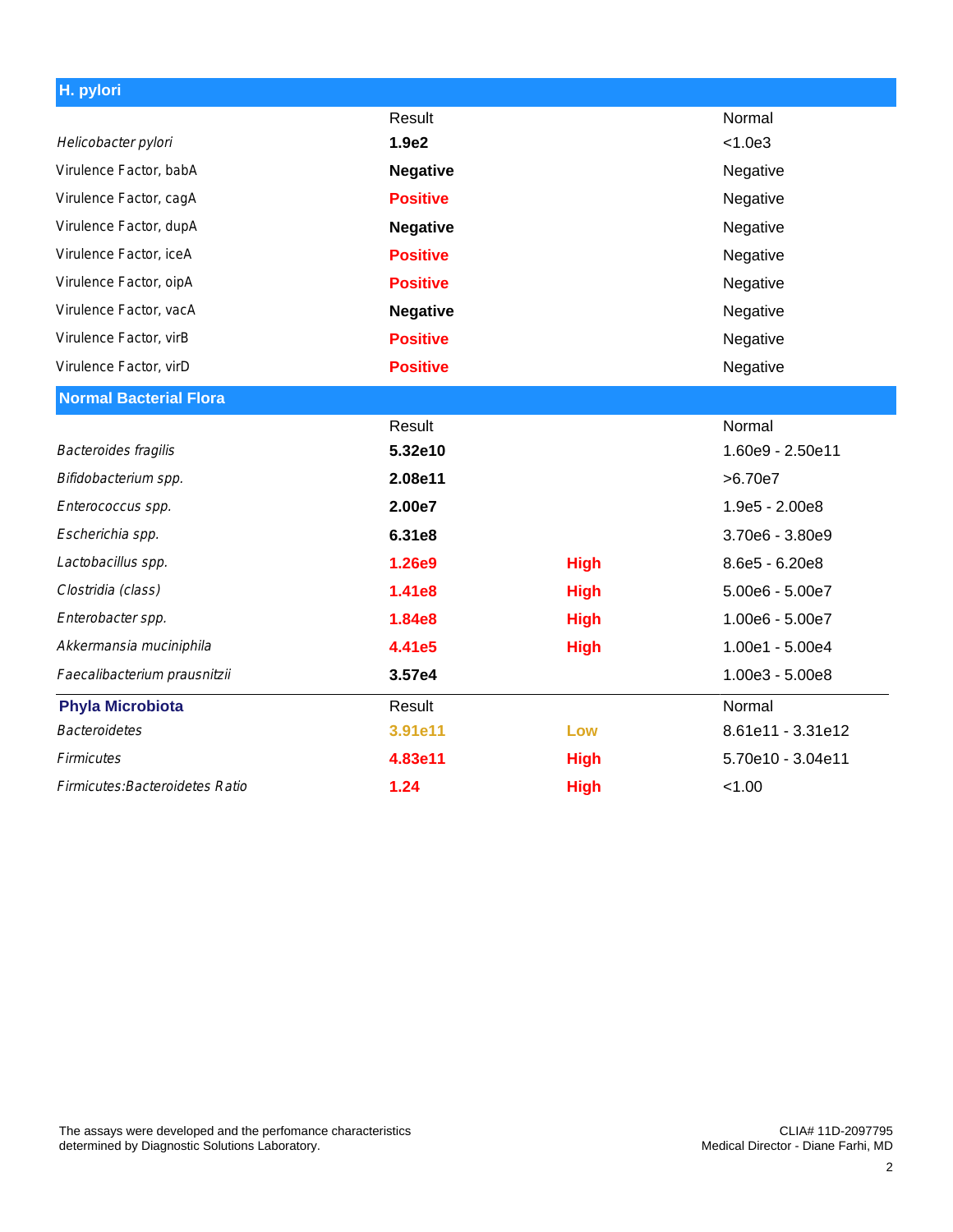| <b>Opportunistic Bacteria</b>                   |                                                                     |             |            |  |
|-------------------------------------------------|---------------------------------------------------------------------|-------------|------------|--|
| <b>Additional Dysbiotic/Overgrowth Bacteria</b> | Result                                                              |             | Normal     |  |
| Bacillus spp.                                   | 9.32e5                                                              | <b>High</b> | < 1.50e5   |  |
| Enterococcus faecalis                           | 1.07e4                                                              | <b>High</b> | < 1.00e4   |  |
| Enterococcus faecium                            | 3.41e3                                                              |             | < 1.00e4   |  |
| Morganella spp.                                 | <dl< td=""><td></td><td>&lt; 1.00e3</td><td></td></dl<>             |             | < 1.00e3   |  |
| Pseudomonas spp.                                | 1.02e4                                                              | <b>High</b> | < 1.00e4   |  |
| Pseudomonas aeruginosa                          | 5.88e2                                                              | <b>High</b> | < 5.00e2   |  |
| Staphylococcus spp.                             | <dl< td=""><td></td><td>&lt; 1.00e4</td><td></td></dl<>             |             | < 1.00e4   |  |
| Staphylococcus aureus                           | 2.29e1                                                              |             | < 5.00e2   |  |
| Streptococcus spp.                              | 3.03e3                                                              | <b>High</b> | < 1.00e3   |  |
| Methanobacteriaceae (family)                    | 5.12e8                                                              |             | < 5.00e9   |  |
| <b>Potential Autoimmune Triggers</b>            | Result                                                              |             | Normal     |  |
| Citrobacter spp.                                | <dl< td=""><td></td><td>&lt; 5.00e6</td><td></td></dl<>             |             | < 5.00e6   |  |
| Citrobacter freundii                            | 6.13e4                                                              |             | < 5.00e5   |  |
| Klebsiella spp.                                 | <dl< td=""><td></td><td>&lt; 5.00e3</td><td></td></dl<>             |             | < 5.00e3   |  |
| Klebsiella pneumoniae                           | 7.26e2                                                              |             | < 5.00e4   |  |
| M. avium subsp. paratuberculosis                | <dl< td=""><td></td><td>&lt; 5.00e3</td><td></td></dl<>             |             | < 5.00e3   |  |
| Prevotella spp.                                 | 3.38e7                                                              |             | < 1.00e8   |  |
| Proteus spp.                                    | <dl< td=""><td></td><td>&lt; 5.00e4</td><td></td></dl<>             |             | < 5.00e4   |  |
| Proteus mirabilis                               | <dl< td=""><td></td><td>&lt; 1.00e3</td><td></td></dl<>             |             | < 1.00e3   |  |
| Fusobacterium spp.                              | 4.12e7                                                              |             | < 1.00e8   |  |
| <b>Fungi/Yeast</b>                              |                                                                     |             |            |  |
|                                                 | Result                                                              |             | Normal     |  |
| Candida spp.                                    | 1.37e5                                                              | <b>High</b> | < 5.00e3   |  |
| Candida albicans                                | 4.78e1                                                              |             | < 5.00e2   |  |
| Geotrichum spp.                                 | <dl< td=""><td></td><td><math>&lt;</math>3.00e2</td><td></td></dl<> |             | $<$ 3.00e2 |  |
| Microsporidium spp.                             | <dl< td=""><td></td><td>&lt; 5.00e3</td><td></td></dl<>             |             | < 5.00e3   |  |
| Rodotorula spp.                                 | <dl< td=""><td></td><td>&lt; 1.00e3</td><td></td></dl<>             |             | < 1.00e3   |  |
| <b>Viruses</b>                                  |                                                                     |             |            |  |
|                                                 | Result                                                              |             | Normal     |  |
| Cytomegalovirus                                 | <dl< td=""><td></td><td>&lt; 1.00e5</td><td></td></dl<>             |             | < 1.00e5   |  |
| Epstein Barr Virus                              | <dl< td=""><td></td><td>&lt; 1.00e7</td><td></td></dl<>             |             | < 1.00e7   |  |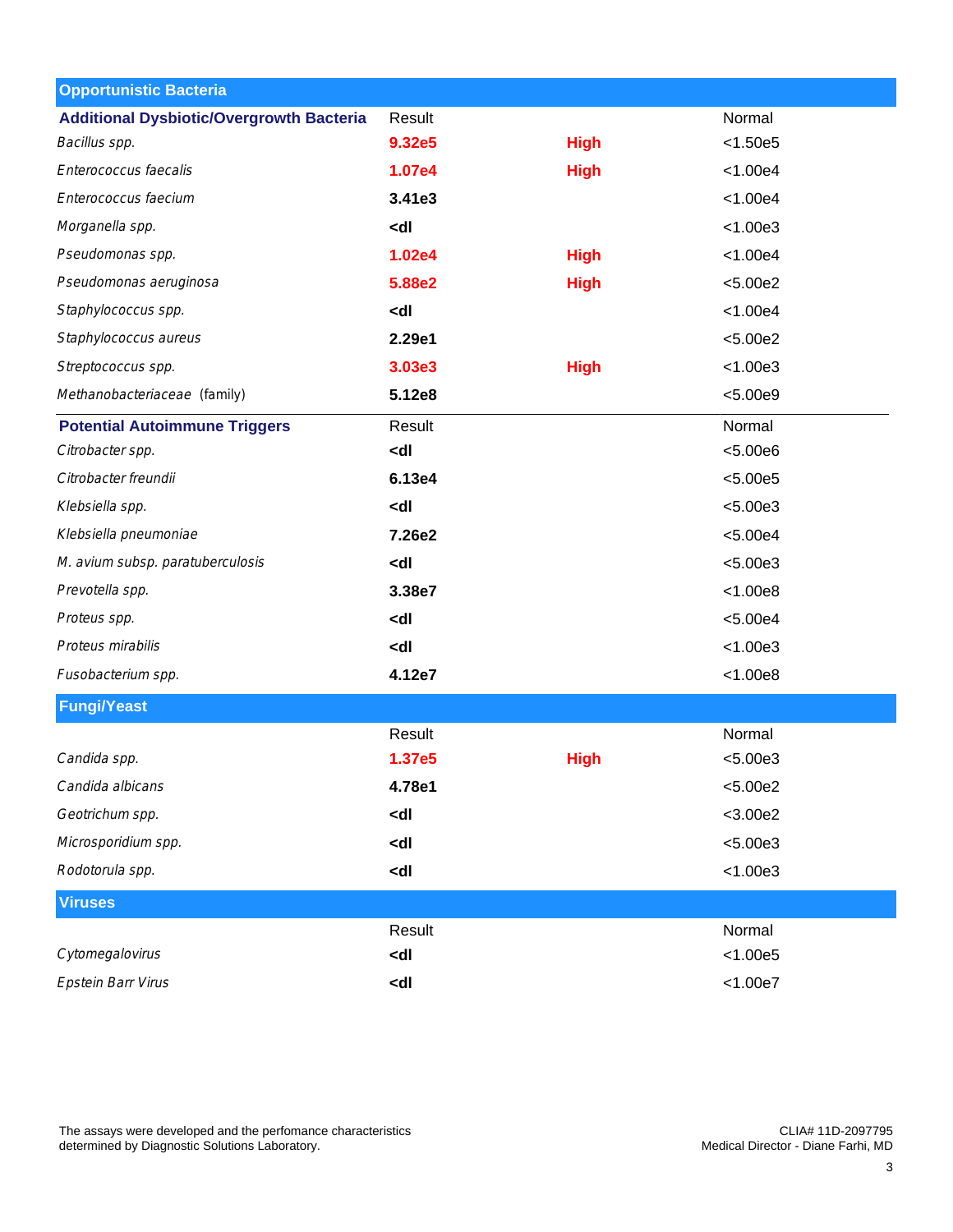| <b>Parasites</b>            |                                                            |             |                 |  |
|-----------------------------|------------------------------------------------------------|-------------|-----------------|--|
| <b>Protozoa</b>             | Result                                                     |             |                 |  |
| <b>Blastocystis hominis</b> | <dl< td=""><td></td><td>&lt; 2.00e3</td></dl<>             |             | < 2.00e3        |  |
| Chilomastix mesnili         | <dl< td=""><td></td><td>&lt; 1.00e5</td></dl<>             |             | < 1.00e5        |  |
| Cyclospora spp.             | <dl< td=""><td></td><td>&lt; 5.00e4</td></dl<>             |             | < 5.00e4        |  |
| Dientamoeba fragilis        | <dl< td=""><td></td><td>&lt; 1.00e5</td></dl<>             |             | < 1.00e5        |  |
| Endolimax nana              | <dl< td=""><td></td><td>&lt; 1.00e4</td></dl<>             |             | < 1.00e4        |  |
| Entamoeba coli              | kdl                                                        |             | < 5.00e6        |  |
| Pentatrichomonas hominis    | <dl< td=""><td></td><td>&lt; 1.00e2</td></dl<>             |             | < 1.00e2        |  |
| <b>Worms</b>                | Result                                                     |             | Normal          |  |
| Ancylostoma duodenale       | <b>Not Detected</b>                                        |             | Not Detected    |  |
| Ascaris lumbricoides        | <b>Not Detected</b>                                        |             | Not Detected    |  |
| Necator americanus          | <b>Not Detected</b>                                        |             | Not Detected    |  |
| Trichuris trichiura         | <b>Not Detected</b>                                        |             | Not Detected    |  |
| Taenia spp.                 | <b>Not Detected</b>                                        |             | Not Detected    |  |
| <b>Intestinal Health</b>    |                                                            |             |                 |  |
| <b>Digestion</b>            | Result                                                     |             | Normal          |  |
| Steatocrit                  | <dl< td=""><td></td><td><math>&lt; 15 \%</math></td></dl<> |             | $< 15 \%$       |  |
| Elastase-1                  | 836                                                        |             | $>200$ ug/g     |  |
| <b>GI Markers</b>           | Result                                                     |             | Normal          |  |
| b-Glucuronidase             | 1803                                                       |             | <2486 U/mL      |  |
| Occult Blood - FIT          | 0                                                          |             | $<$ 10 ug/g     |  |
| <b>Immune Response</b>      | Result                                                     |             | Normal          |  |
| Secretory IgA               | 647                                                        |             | 510 - 2010 ug/g |  |
| Anti-gliadin IgA            | 195                                                        | <b>High</b> | 0 - 157 U/L     |  |
| <b>Inflammation</b>         | Result                                                     |             | Normal          |  |
| Calprotectin                | 92                                                         |             | $<$ 173 ug/g    |  |